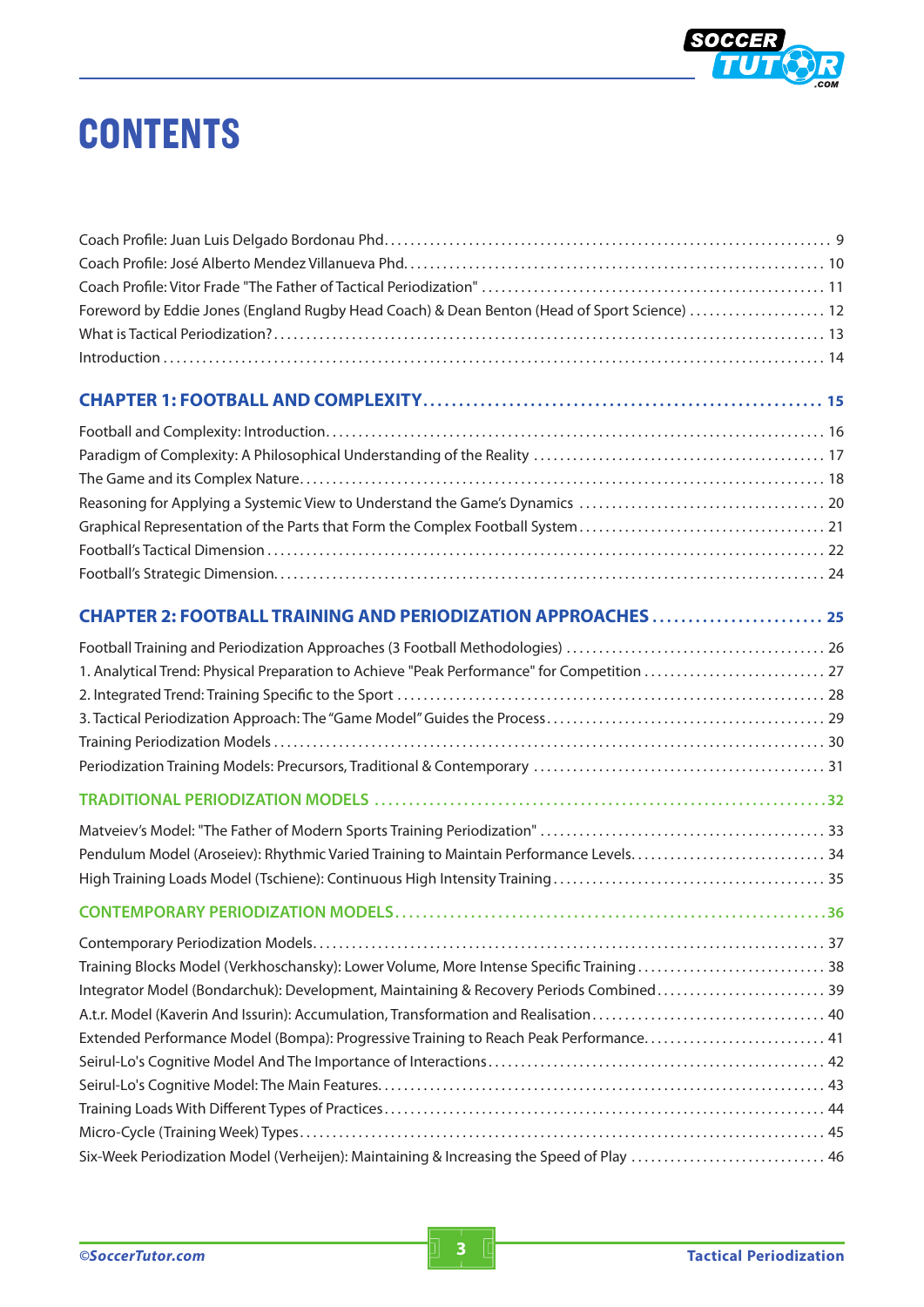

| Tactical Periodization Model (Vitor Frade): Optimise Training to Produce Maximum Performance Gain while                |
|------------------------------------------------------------------------------------------------------------------------|
| <b>CHAPTER 3: TACTICAL PERIODIZATION METHODS AND PRINCIPLES 51</b>                                                     |
|                                                                                                                        |
|                                                                                                                        |
| Fractality: Breaking Down Training while Always Representing the Larger Game Model 54                                  |
|                                                                                                                        |
|                                                                                                                        |
|                                                                                                                        |
| What is the Principle of Specificity?: The Interactive Intervention Between the Practice, the Players and the Coach 59 |
|                                                                                                                        |
|                                                                                                                        |
|                                                                                                                        |
|                                                                                                                        |
|                                                                                                                        |
|                                                                                                                        |
|                                                                                                                        |
|                                                                                                                        |
|                                                                                                                        |
|                                                                                                                        |
|                                                                                                                        |
|                                                                                                                        |
|                                                                                                                        |
|                                                                                                                        |
|                                                                                                                        |
|                                                                                                                        |
|                                                                                                                        |
|                                                                                                                        |
|                                                                                                                        |
|                                                                                                                        |
|                                                                                                                        |
|                                                                                                                        |
|                                                                                                                        |
|                                                                                                                        |
|                                                                                                                        |
|                                                                                                                        |
|                                                                                                                        |
|                                                                                                                        |
|                                                                                                                        |
|                                                                                                                        |
|                                                                                                                        |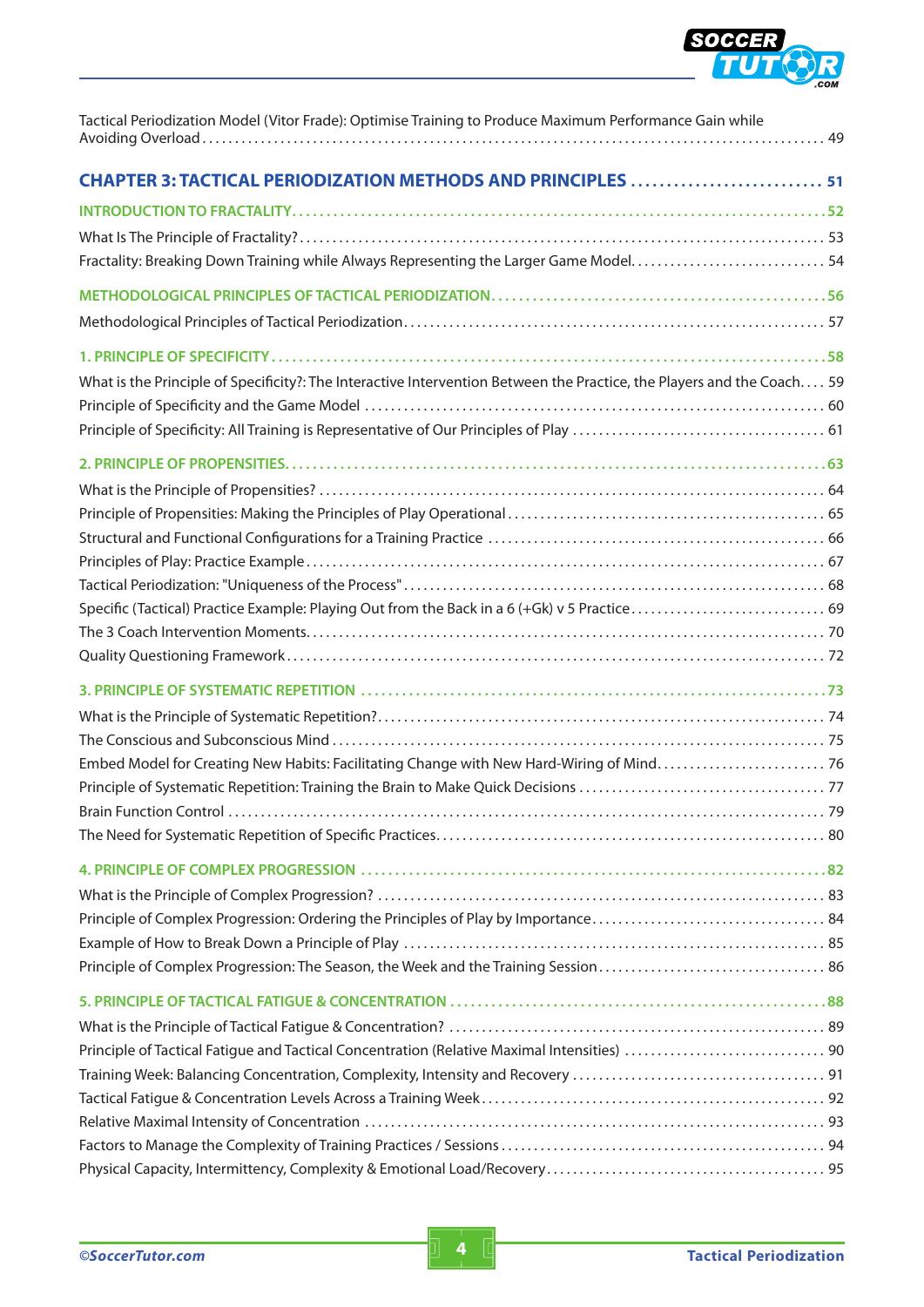

| CHAPTER 5: TACTICAL ORGANISATION IN THE 4 PHASES OF THE GAME 122                            |  |
|---------------------------------------------------------------------------------------------|--|
|                                                                                             |  |
|                                                                                             |  |
|                                                                                             |  |
|                                                                                             |  |
|                                                                                             |  |
|                                                                                             |  |
|                                                                                             |  |
|                                                                                             |  |
|                                                                                             |  |
|                                                                                             |  |
|                                                                                             |  |
| José Mourinho Negative Transition Example: Pressing Immediately After Losing Possession 136 |  |
|                                                                                             |  |
|                                                                                             |  |
|                                                                                             |  |
|                                                                                             |  |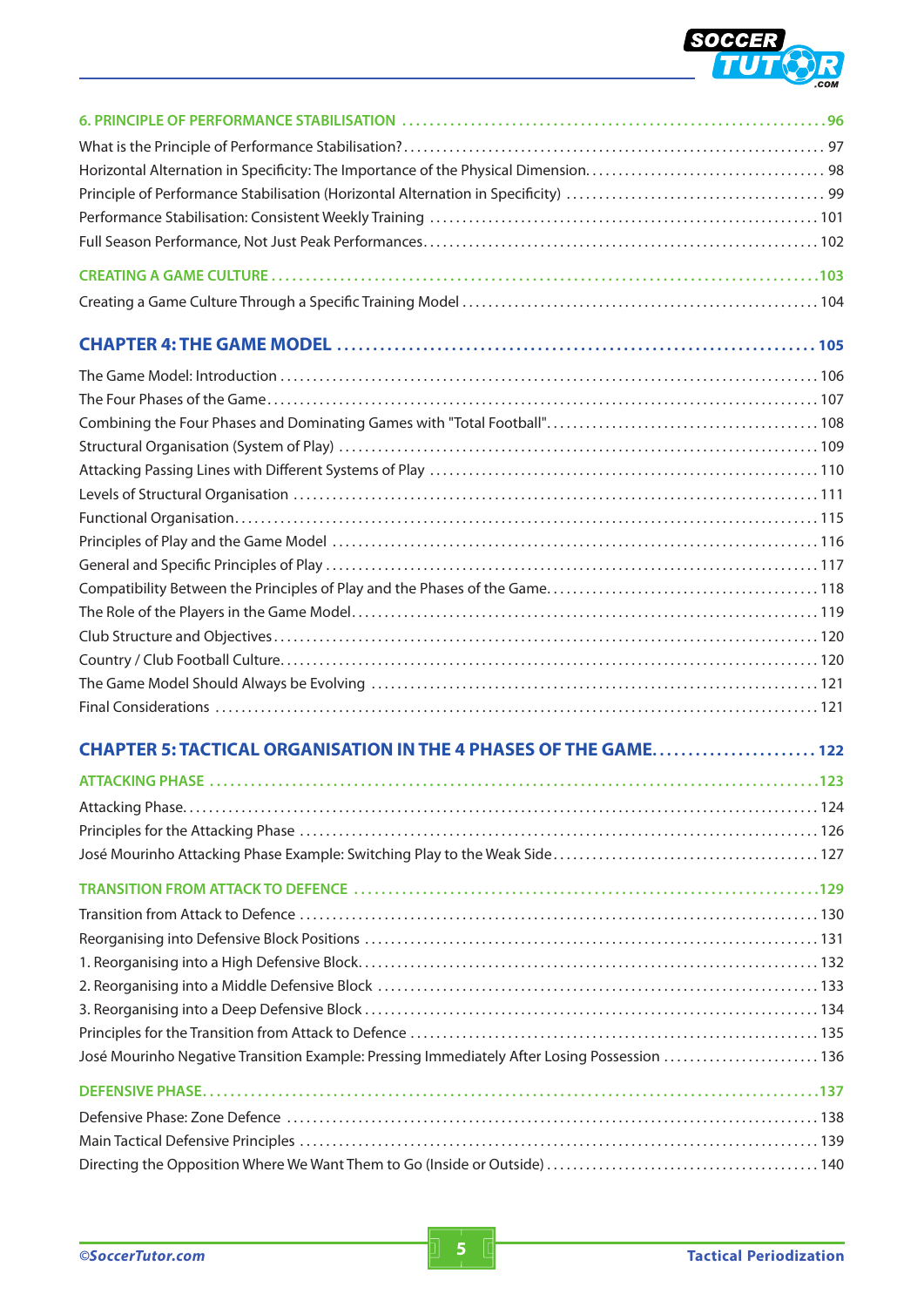

| José Mourinho Defensive Phase Example: Collective Pressing & Directing Opponent 149    |
|----------------------------------------------------------------------------------------|
|                                                                                        |
| Transition from Defence to Attack From the Middle Zone (Middle Defensive Block)154     |
| <b>CHAPTER 6: ANALYSING THE PREVIOUS MATCH PERFORMANCE AND NEXT OPPONENT 158</b>       |
|                                                                                        |
|                                                                                        |
|                                                                                        |
| Analysing the Previous Match Performance: Transition from Attack to Defence Example162 |
|                                                                                        |
| Analysing the Previous Match Performance: Transition from Defence to Attack Example164 |
|                                                                                        |
|                                                                                        |
|                                                                                        |
|                                                                                        |
|                                                                                        |
|                                                                                        |
|                                                                                        |
|                                                                                        |
|                                                                                        |
|                                                                                        |
|                                                                                        |
|                                                                                        |
|                                                                                        |
|                                                                                        |
|                                                                                        |
|                                                                                        |
|                                                                                        |
|                                                                                        |
|                                                                                        |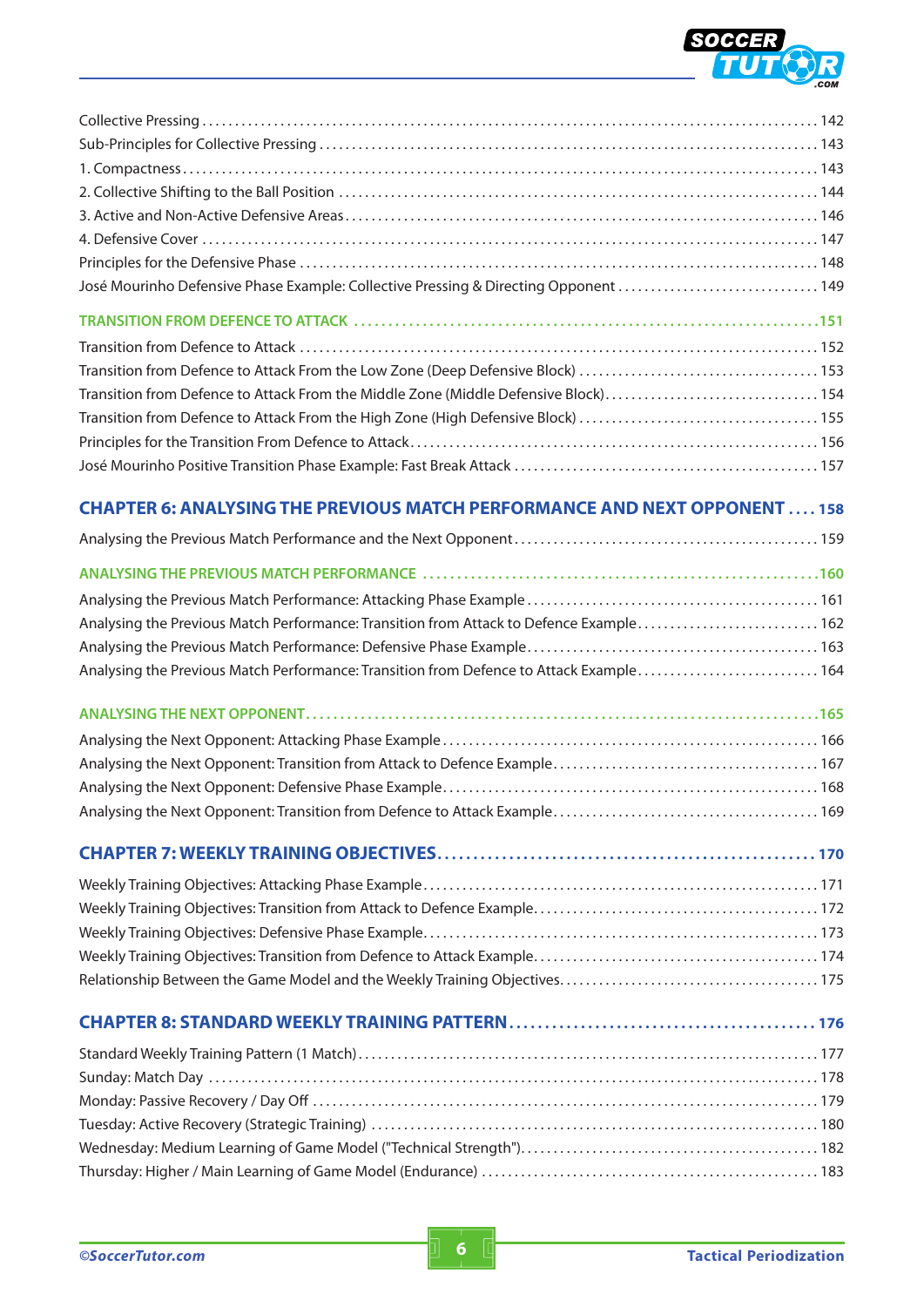

| Practice 2 (Intersectorial): 11 v 8 Build Up Play from the Back with Passing and Movement Patterns  193<br>Practice 3 (Intersectorial): Build Up Play, Positional Play and Defensive Compactness in a 3 Zone Game  194                                                                                                                                        |
|---------------------------------------------------------------------------------------------------------------------------------------------------------------------------------------------------------------------------------------------------------------------------------------------------------------------------------------------------------------|
| WEDNESDAY: MEDIUM LEARNING OF GAME MODEL ("TECHNICAL STRENGTH") 195                                                                                                                                                                                                                                                                                           |
| Practice 2 (Sectorial): Pressing as a Collective Unit + Fast Break Attack in a 3 Team Transition Game  198<br>Practice 3 (Intersectorial): Winning the Ball and Playing Wide to the Wingers for a 4 v 2 Fast Break Attack 199                                                                                                                                 |
| THURSDAY: HIGHER / MAIN LEARNING OF GAME MODEL (ENDURANCE) 200                                                                                                                                                                                                                                                                                                |
| Practice 2 (Collective): Ball Circulation and Switching Play in a Possession Game with 2 Parallel Groups202<br>Practice 3 (Collective): Building Up Play from the Back and Creating Overloads Against a Compact 4-4 Formation  203<br>Practice 4 (Collective): Building Up Play from the Back and Creating Overloads Against a 3-4-1 Formation204             |
|                                                                                                                                                                                                                                                                                                                                                               |
| Practice 1 (Sectorial): Dropping Back and Stopping the Opposition Playing in Behind in a 3 (+GK) v 5 Practice206<br>Practice 2 (Sectorial): Dropping Back and Stopping the Opposition Playing in Behind in a 5 (+GK) v 5 Practice207<br>Practice 3 (Intersectorial): Dropping Off, Compactness & Counter Attack with Switch of Play in a Positional Game  208 |
|                                                                                                                                                                                                                                                                                                                                                               |
| Practice 1 (Collective): 8 v 6 Possession Game + Fast 3 v 2 Break Away in a Dynamic Transition Practice210<br>Practice 2 (Collective): Creating 2 v 1 Overloads Out Wide in a Positional 8 v 8 (+ 3) Zonal Game 211<br>Practice 3 (Collective): Defending Set Plays and Counter Attacking in a Dynamic 2 Zone Practice212                                     |
|                                                                                                                                                                                                                                                                                                                                                               |
| Example Analysis of the Next 2 Opponents and How to Improve from Our Last Match214                                                                                                                                                                                                                                                                            |
|                                                                                                                                                                                                                                                                                                                                                               |
| Practice 1 (Sectorial): Defensive Organisation Against the 3-5-2 in a Dynamic 4 Zone Game219<br>Practice 2 (Sectorial): Centre Backs Shifting Across to Provide Cover in a Dynamic 4 Zone Game 220<br>Practice 3 (Intersectorial): Directing the Opponent's Play to Force Mistakes in a Positional Game221                                                    |
|                                                                                                                                                                                                                                                                                                                                                               |
| Practice 1 (Collective): Build Up Play and Fast Transition to Defend in a Dynamic Positional Practice223                                                                                                                                                                                                                                                      |